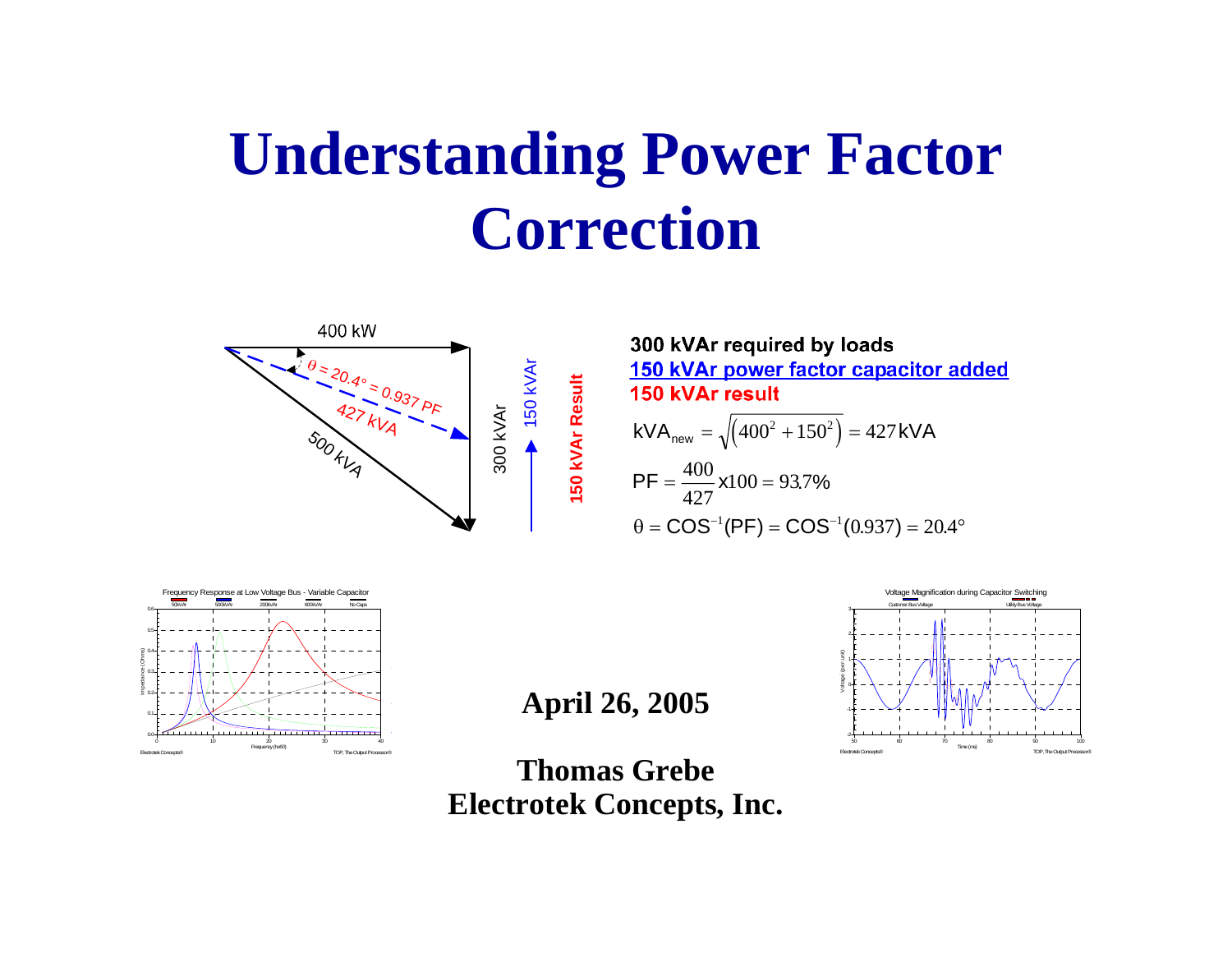#### Introduction

- $\blacklozenge$  Definition of power factor
- $\blacklozenge$  Benefits of improving power factor
- $\blacklozenge$  Methods for improving power factor
- $\blacklozenge$  Determining financial savings
- $\blacklozenge$  Customer/utility application considerations:
	- Harmonic resonances
	- Transient overvoltages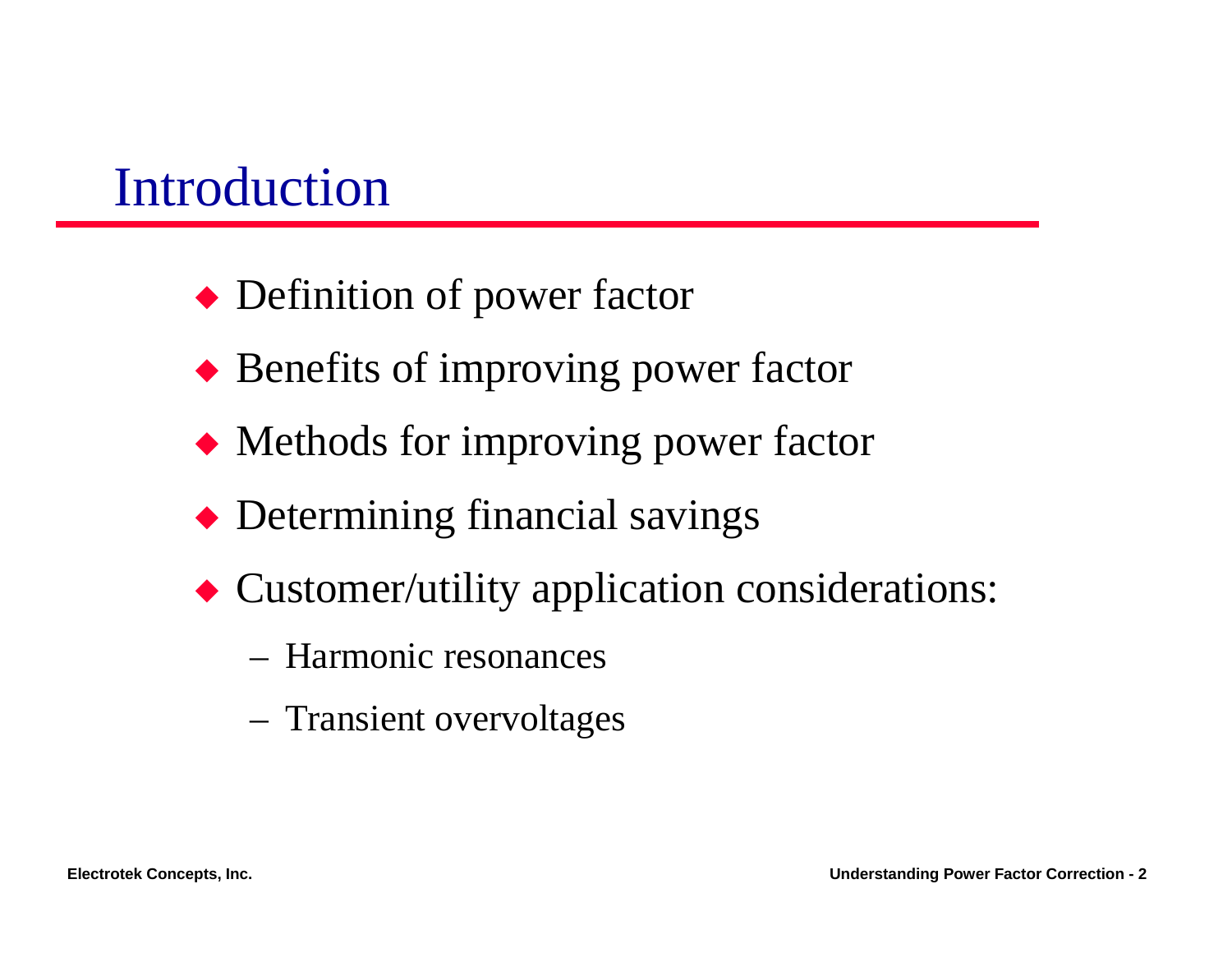#### Power Factor Definition

- $\rightarrow$  Power factor measures how effectively electrical power capacity is being used.
- $\blacklozenge$  Related to power flow in electrical systems:
	- – *Real Power* (a.k.a. active or working power) is the power that is converted into useful work for creating heat, light, and motion. Measured in kW, totalized in kWh.
	- – *Reactive Power* (a.k.a. magnetizing power) is the power that sustains an electromagnetic field in inductive and capacitive equipment. Measured in kVAr, totalized in kVArh.
	- – *Total Power* (a.k.a. apparent power) is the combination of real and reactive power. Measured in kVA, totalized in kVAh.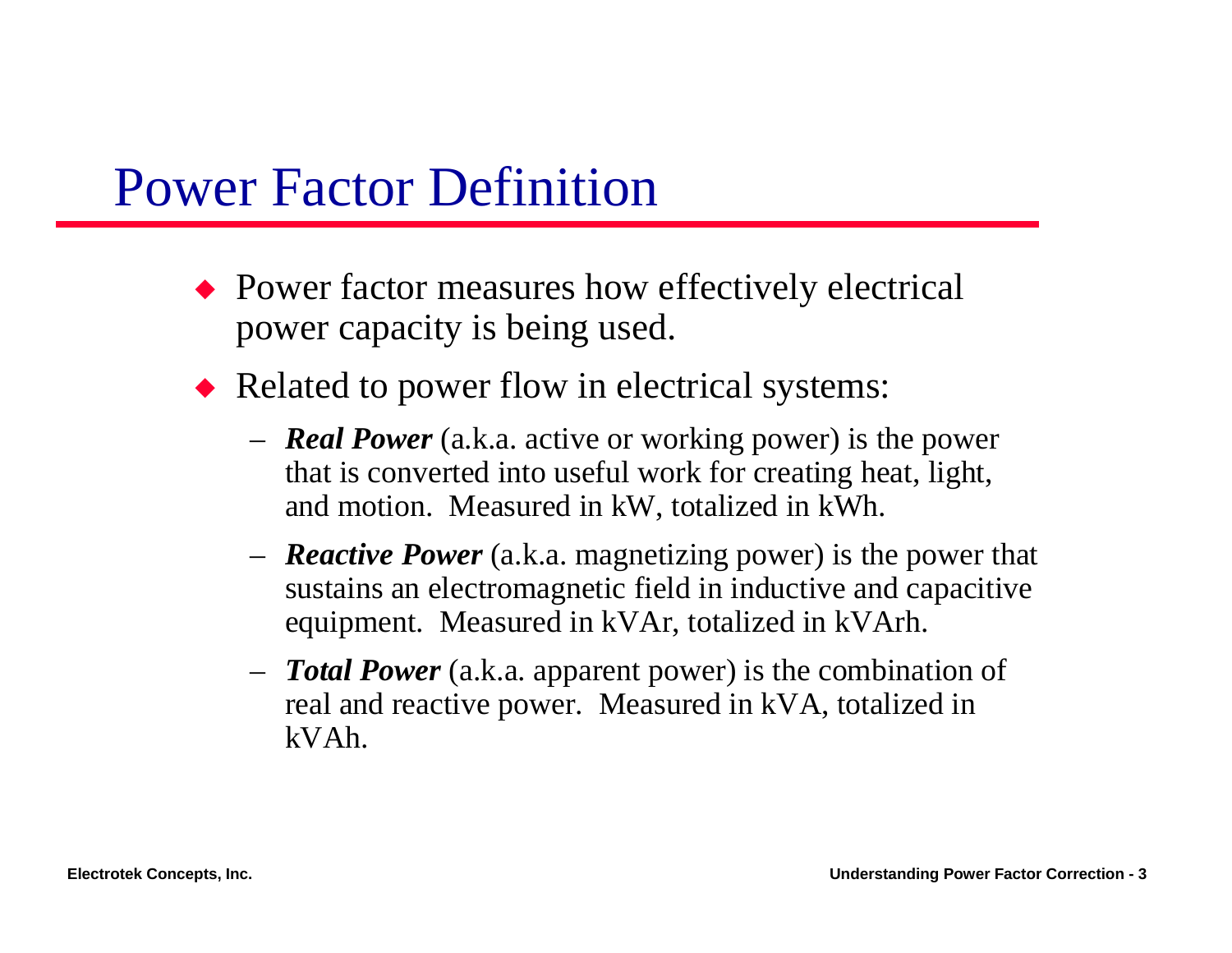#### Illustrated using Power Triangle

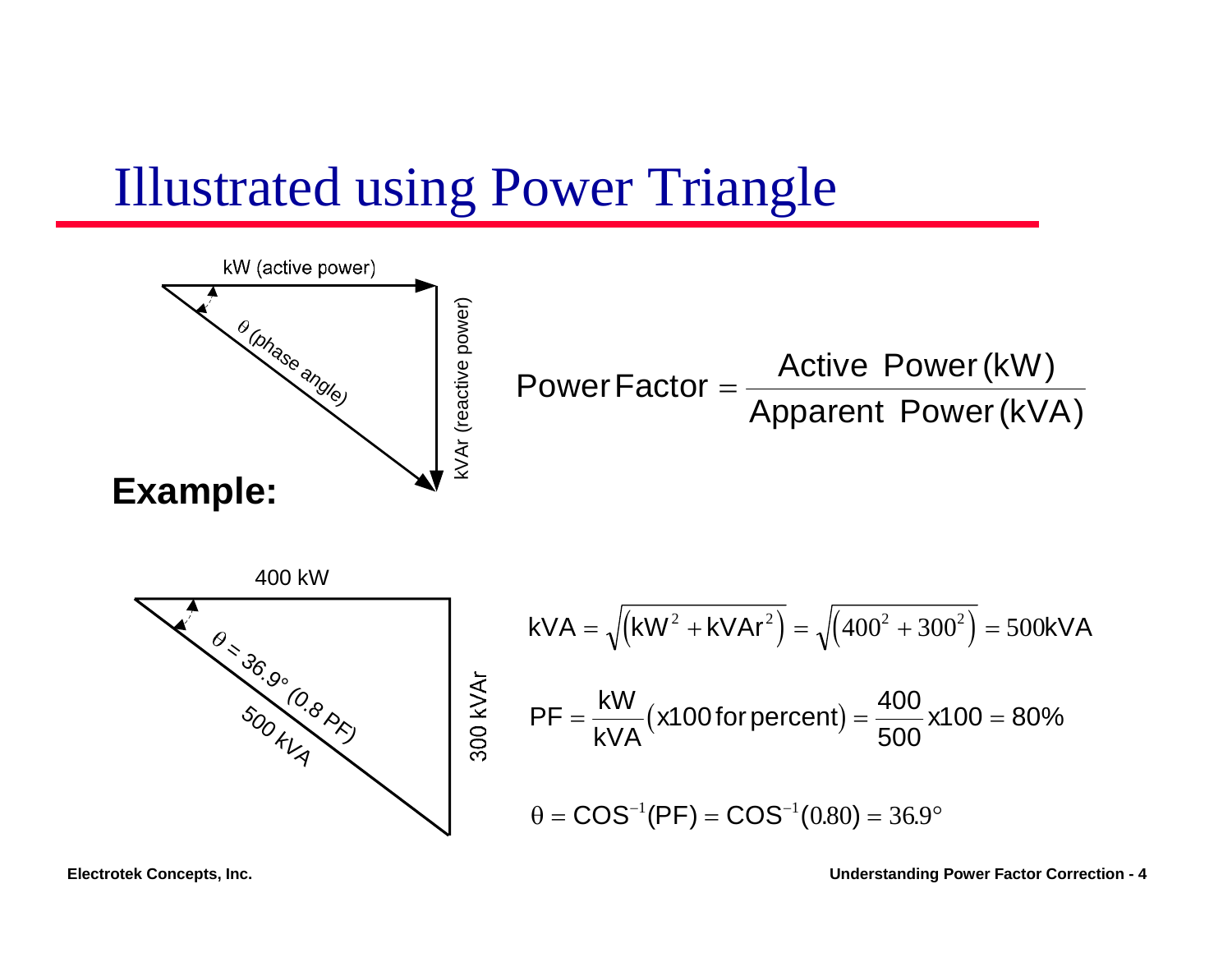#### Displacement vs. True Power Factor

- $\blacklozenge$  Harmonic distortion in the voltage and/or current changes the way power factor should be calculated.
- $\blacktriangleright$  True power factor (TPF) is defined as the ratio of real power to the total volt-amperes in the circuit:

$$
DPF = Cos\theta = \frac{kW}{kVA}
$$

$$
\text{TPF} = \frac{\text{Power}_{\text{real}}}{\text{Voltamperes}_{\text{total}}} = \frac{P}{V_{\text{RMS}} * I_{\text{RMS}}} \approx \sqrt{\frac{1}{\left(1 + \text{THD}_{\text{current}}^2\right)}}
$$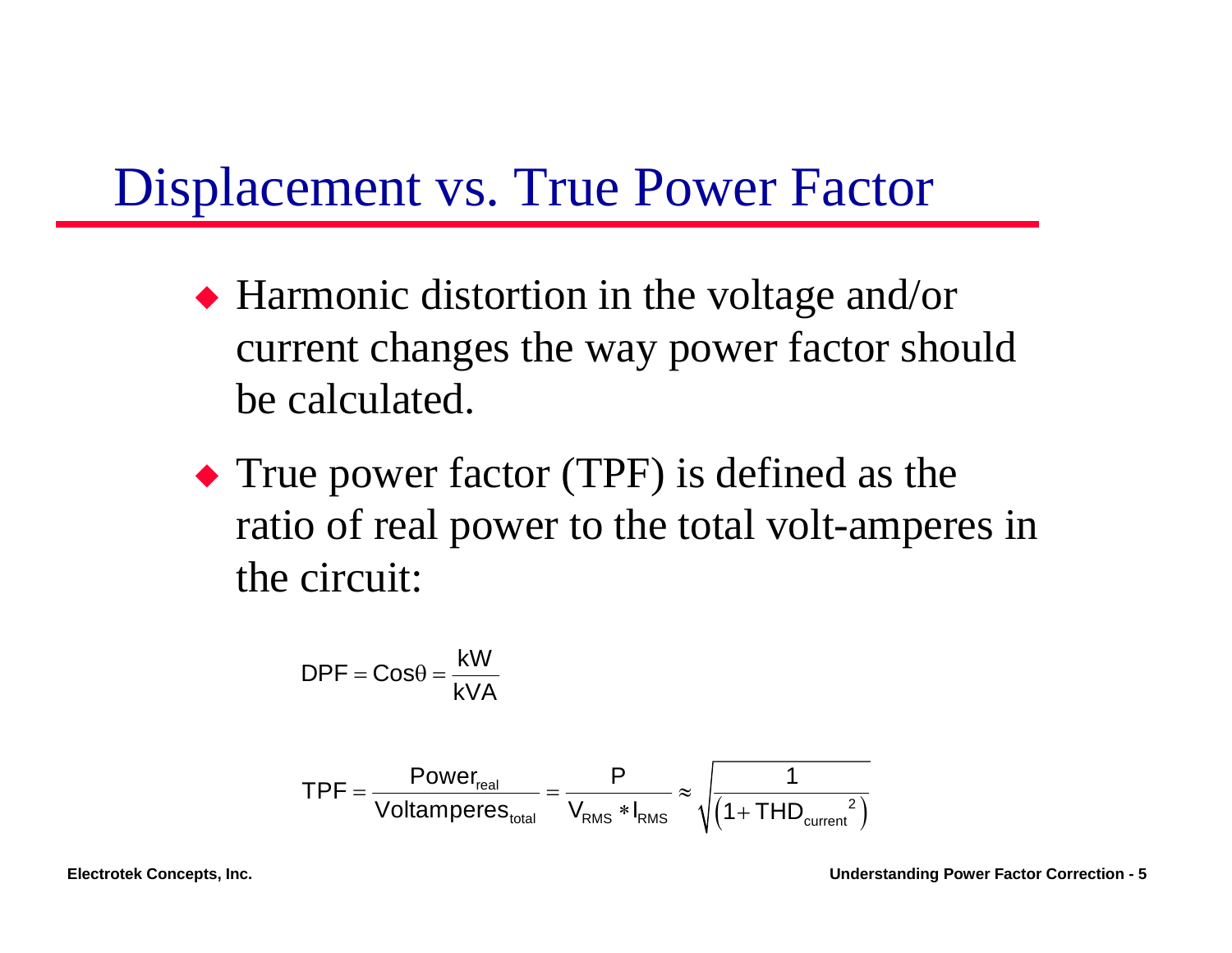#### True Power Factor Example

#### ◆ Sample ASD current waveform:

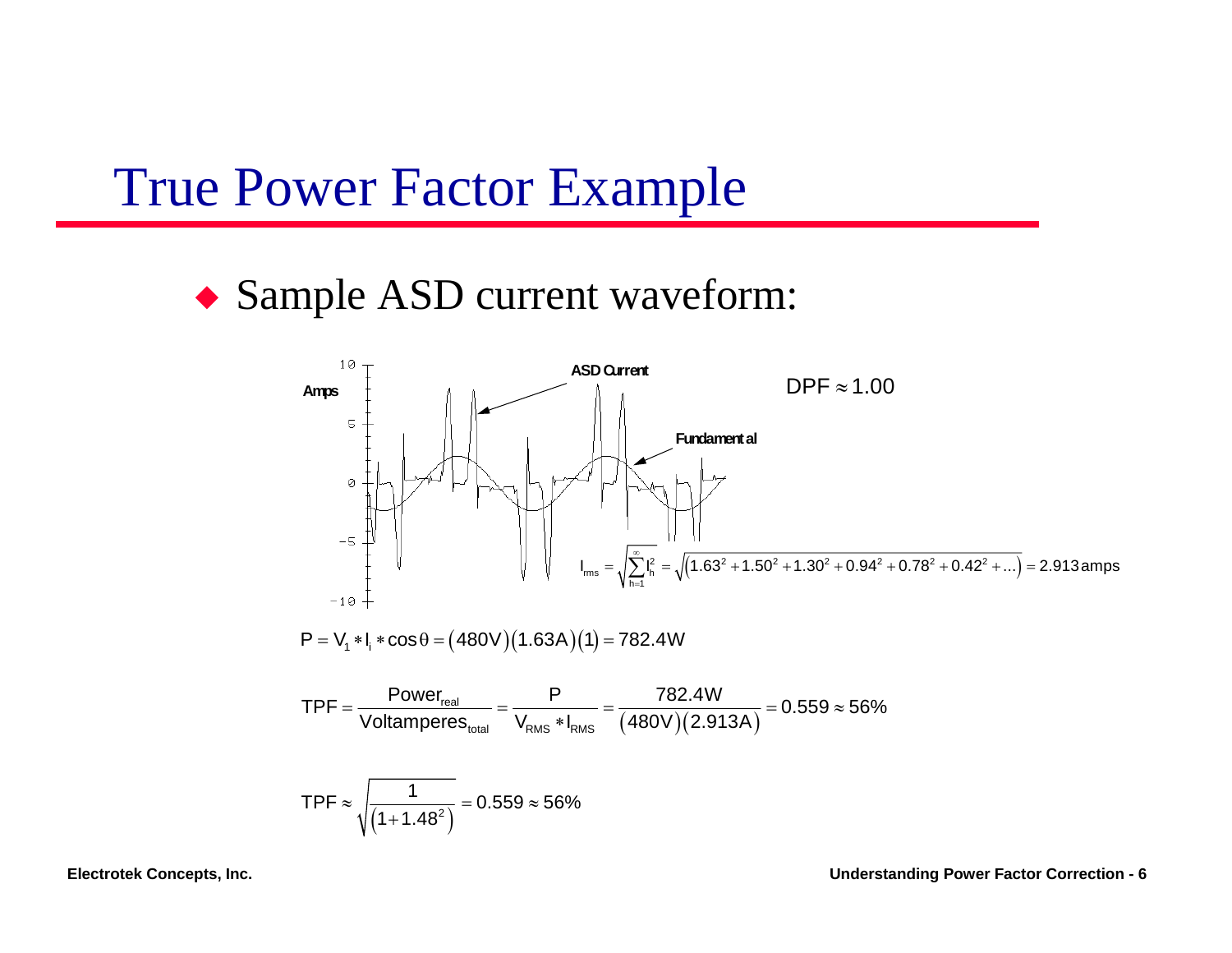### Typical Equipment Power Factor

| <b>Equipment Description</b>                                       | <b>Typical Displacement</b><br>Power Factor (%) |
|--------------------------------------------------------------------|-------------------------------------------------|
| <b>Induction Motors</b>                                            | 70-80                                           |
| Diode Rectifiers (small ASDs)                                      | 95-90                                           |
| <b>Fluorescent Lighting:</b><br><b>Standard Ballast (also HID)</b> | 70                                              |
| <b>Electronic Ballast</b>                                          | 90                                              |
| <b>Phase Controlled Rectifier</b><br>(dc & large ac drives)        | 40-90                                           |
| <b>Arc Furnaces</b>                                                | 75-90                                           |
| <b>Arc Welding</b>                                                 | $35 - 60$                                       |
| <b>Resistance Welding</b>                                          | 40-60                                           |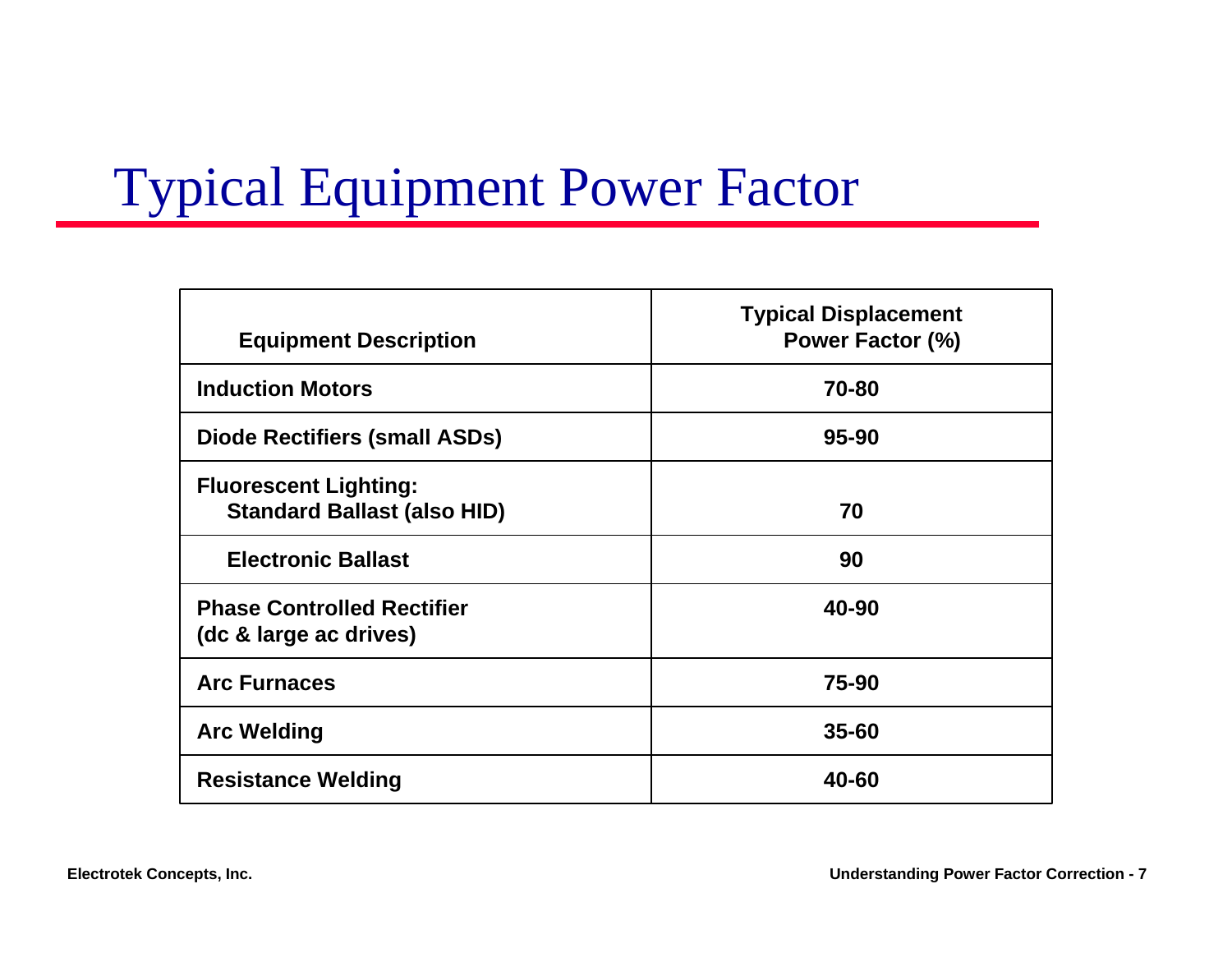### Benefits of Improving Power Factor

- $\blacklozenge$  The principle benefit is usually lower monthly electric bills.
- $\blacklozenge$  Additional benefits:
	- –More efficient use of the electrical system
	- – Improved voltage regulation due to reduced line voltage drop
	- –Increased load carrying capabilities in existing circuits
	- Possible reduction in size of transformers, cables, and switchgear for new installations
	- –Reduced power system losses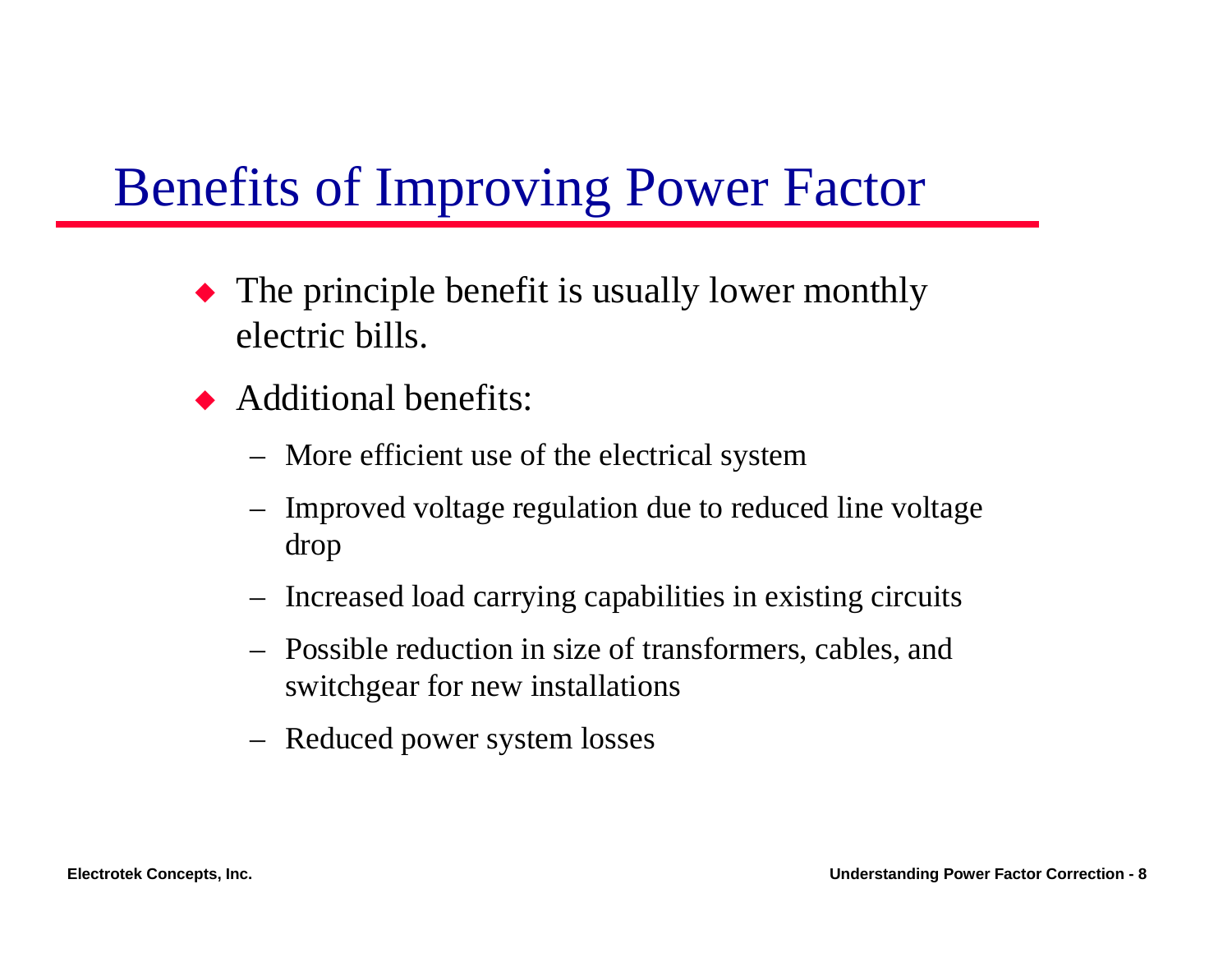### Methods for Improving Power Factor

- $\blacklozenge$  Improving power factor by reducing reactive power requires equipment that operates at a leading power factor.
- $\rightarrow$  Options include:
	- – Static capacitors – devices without moving parts that provide magnetizing current to the load.
	- – Synchronous motors – either over-excited or under-loaded motors with full excitation will supply kilovars to the system.
	- – Power electronic devices – (e.g., SVC) that can provide reactive power and harmonic compensation.
	- – Capacitors are generally the most economical option for reactive compensation.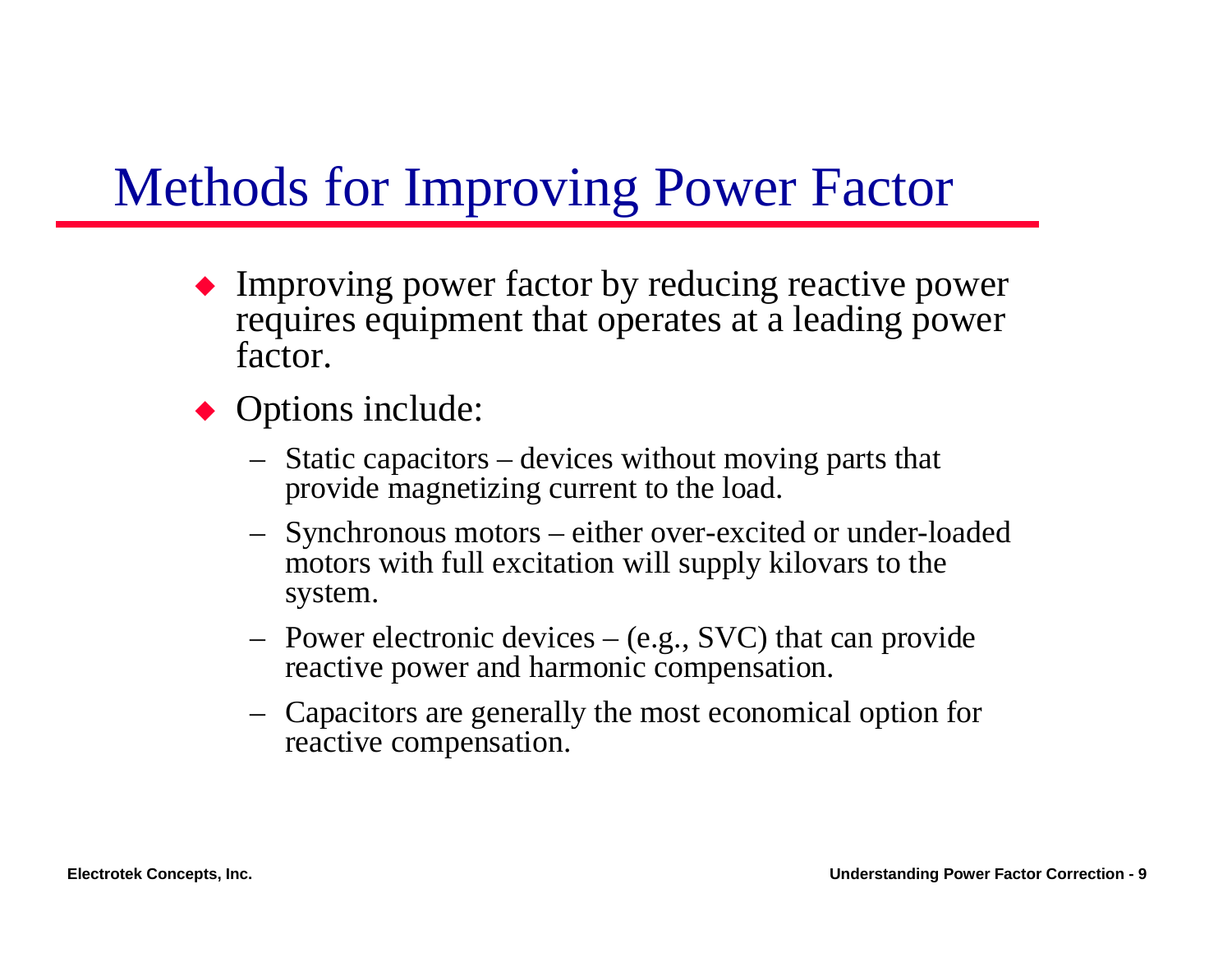## Applying Capacitors

- $\triangle$  Capacitors are generally the most economical source of reactive compensation. Other advantages include:
	- low losses (less than ¼ watt/kVAr)
	- essentially no maintenance
	- light, compact units which can be combined as needed, make capacitors relatively easy to install and modify as reactive compensation needs change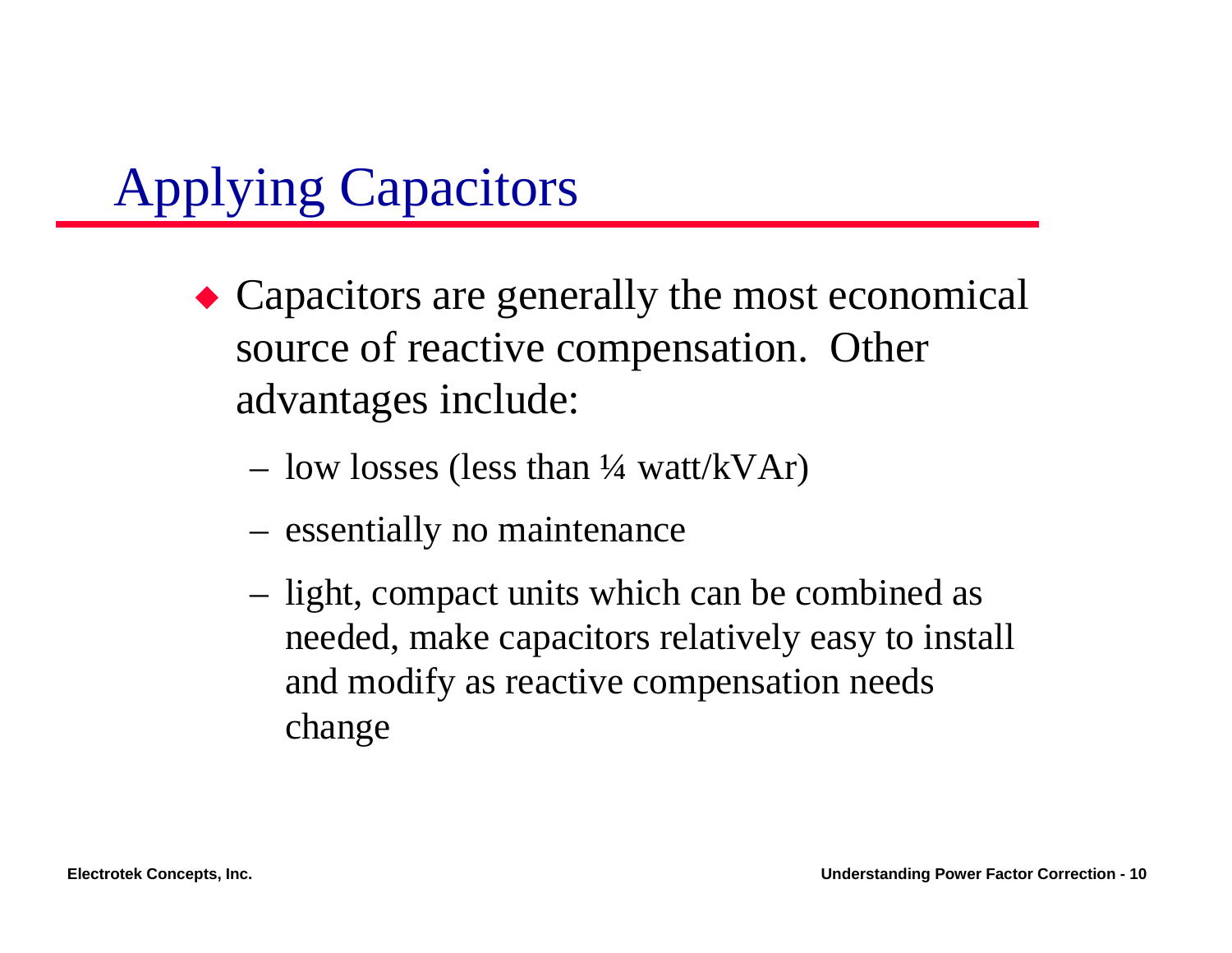#### Capacitor Bank Sizing

 $\blacklozenge$  The rating of the power factor correction capacitor required to correct a load to a desired power factor is often approximated using the following approach:

$$
kVAr = kW * (tan \phi_{original} - tan \phi_{desired})
$$

where:

- –kVAr = required compensation in kVAr
- –kW = real power in kW
- – $tan \phi_{original} =$  original power factor phase angle
- – $tan\phi$ <sub>desired</sub> = desired power factor phase angle

|         | <b>Corrected Power Factor</b> |       |       |       |       |       |       |       |      |      |       |
|---------|-------------------------------|-------|-------|-------|-------|-------|-------|-------|------|------|-------|
| Orig PF | 0.80                          | 0.82  | 0.84  | 0.86  | 0.88  | 0.90  | 0.92  | 0.94  | 0.96 | 0.98 | 1.00  |
| 0.50    | 0.982                         | 1.034 | .086  | 1.139 | 1.192 | .248  | 1.306 | 1.369 | .440 | .529 | 1.732 |
| 0.52    | 0.893                         | 0.945 | 0.997 | 1.049 | 1.103 | 1.158 | 1.217 | 1.280 | .351 | .440 | 1.643 |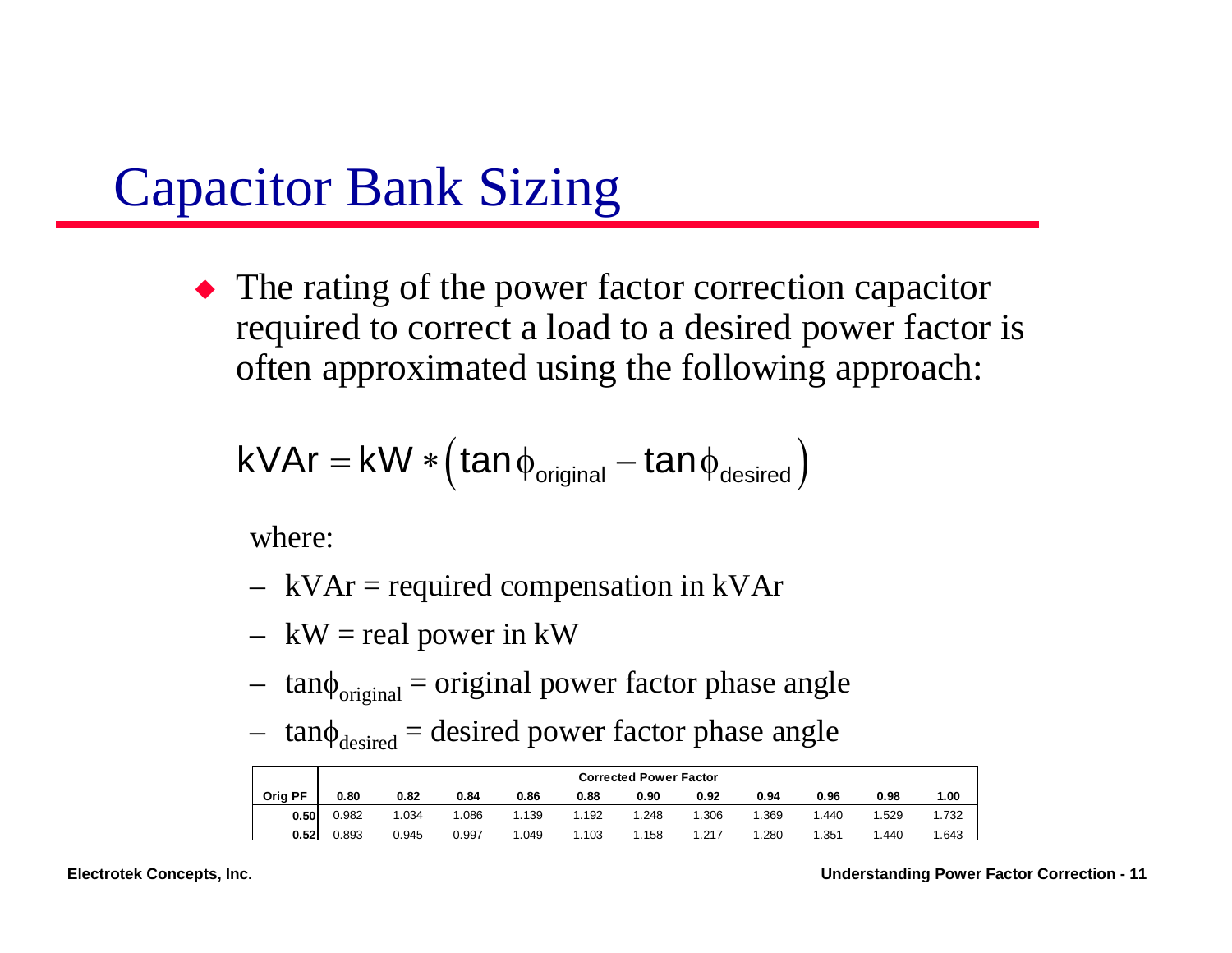#### Illustrated using Power Triangle

 $\rightarrow$  Power factor correction capacitors supply the necessary reactive portion of power (kVAr) for inductive devices. By supplying its own source of reactive power, a facility frees the utility from having to supply it.



300 kVAr required by loads 150 kVAr power factor capacitor added 150 kVAr result  $\frac{35}{8}$  kVA<sub>new</sub> =  $\sqrt{(400^2 + 150^2)}$  = 427kVA  $\left(400^2+150^2\right)$ 2  $150^2$  $_{\sf new}$  =  $\sqrt{(400^2+150^2)}$  = 427 400  $PF = \frac{100}{100}$  x100 =  $100 = 93.7\%$ 427 $\theta = \mathsf{COS}^{-1}(\mathsf{PF}) = \mathsf{COS}^{-1}(0.937) = 20.$  $=$   $\mathsf{COS}^{-1}(\mathsf{PF}) = \mathsf{COS}^{-1}(0.937) = 20.4^{\circ}$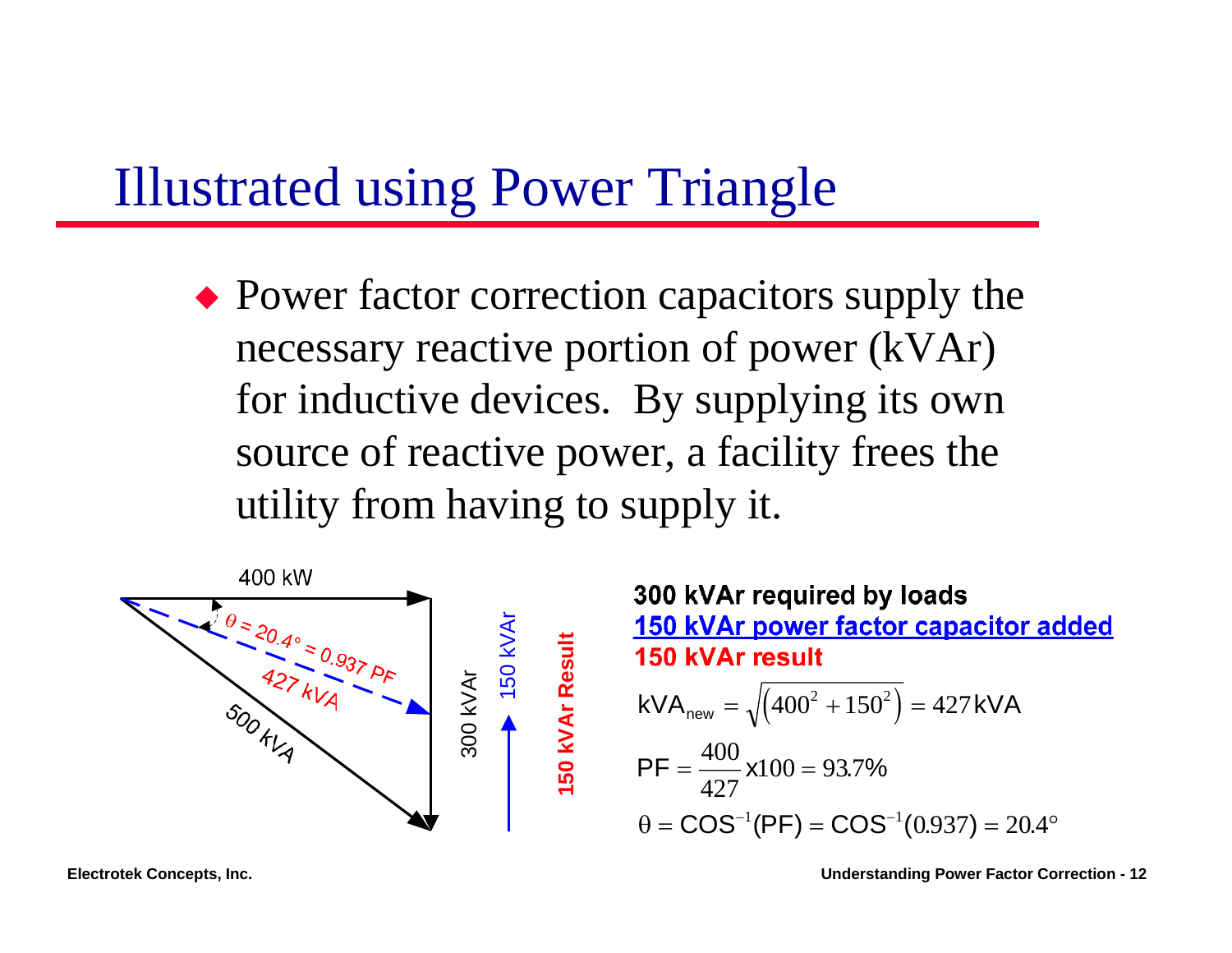#### Illustration of Power Factor Correction

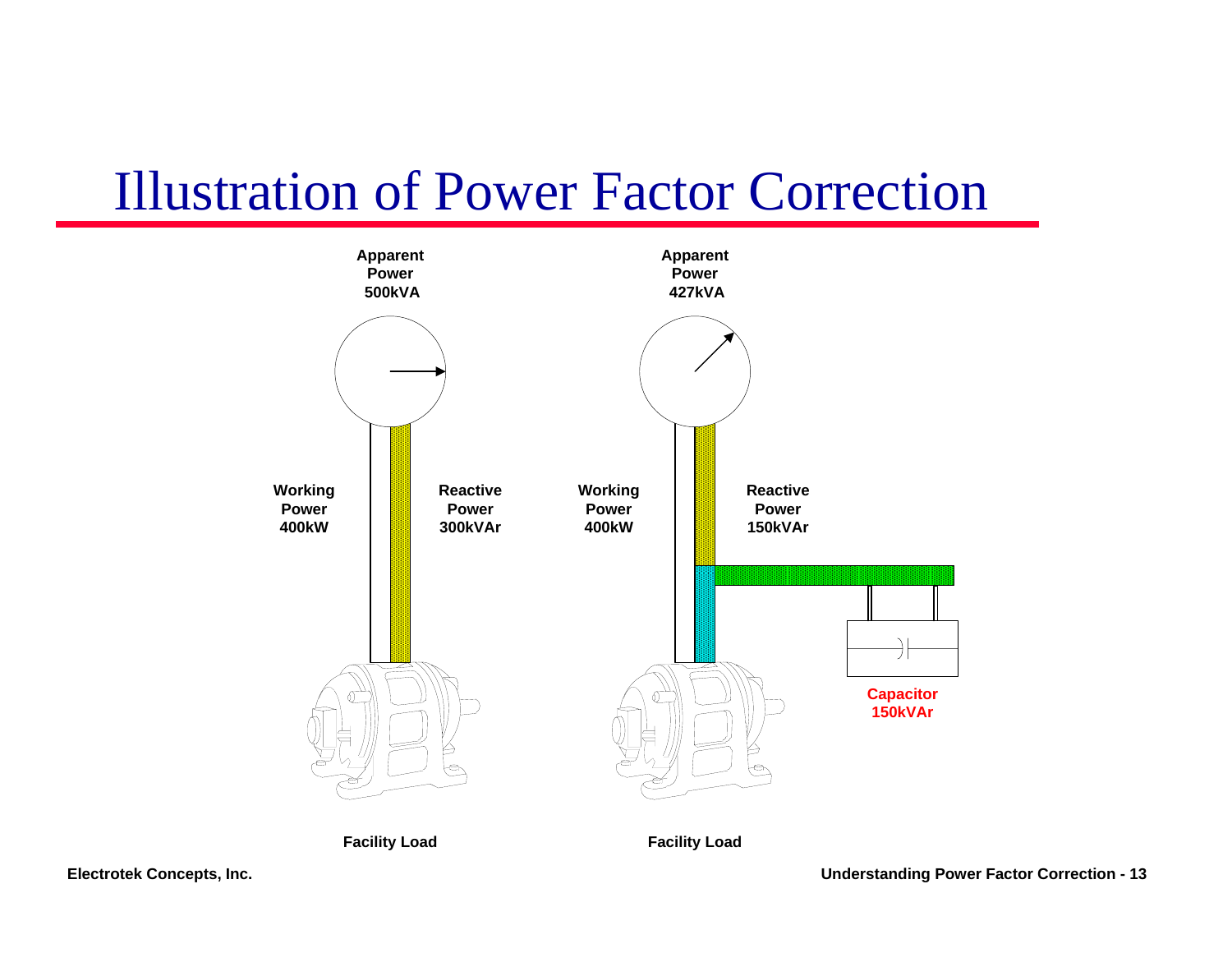#### Capacitor Bank Control

- Power factor correction capacitor banks are either switched or fixed. Generally, in determining the type of capacitor bank required, the following guidelines should be considered:
	- Fixed capacitor banks are sized for the minimum load conditions.
	- Switched capacitor banks are designed for load levels above the minimum condition up to peak load.

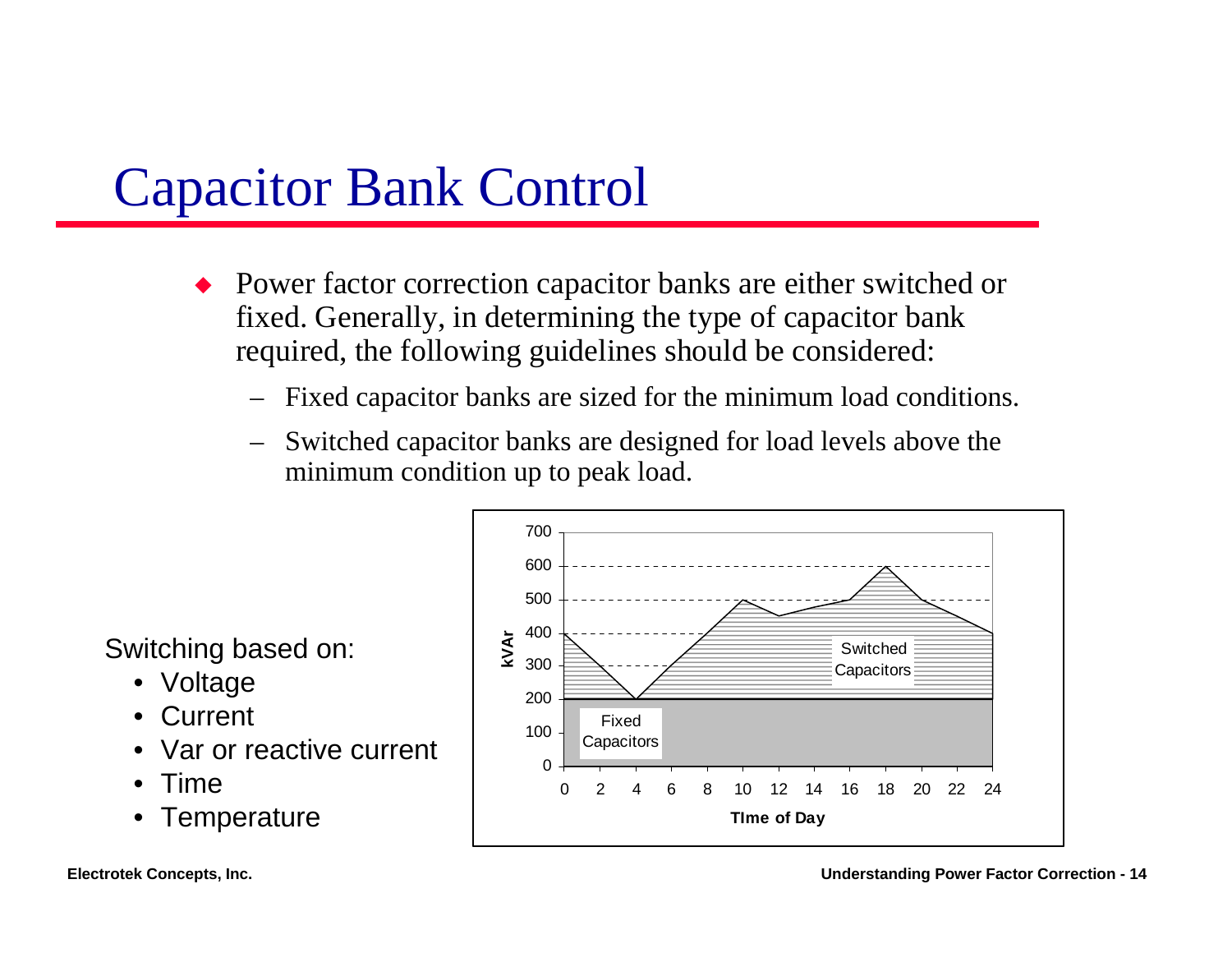#### Utility Power Factor Rates

- $\blacklozenge$  Each utility has their own method and related rates for determining power factor penalties.
- $\blacklozenge$  Number of methods for charging for poor power factor, including:
	- –Charges for kVArh
	- –Charges for kVAr demand
	- –Charges for kVA demand
	- –Charges for adjusted kW demand
	- –Charges based on a percentage of the demand or base charge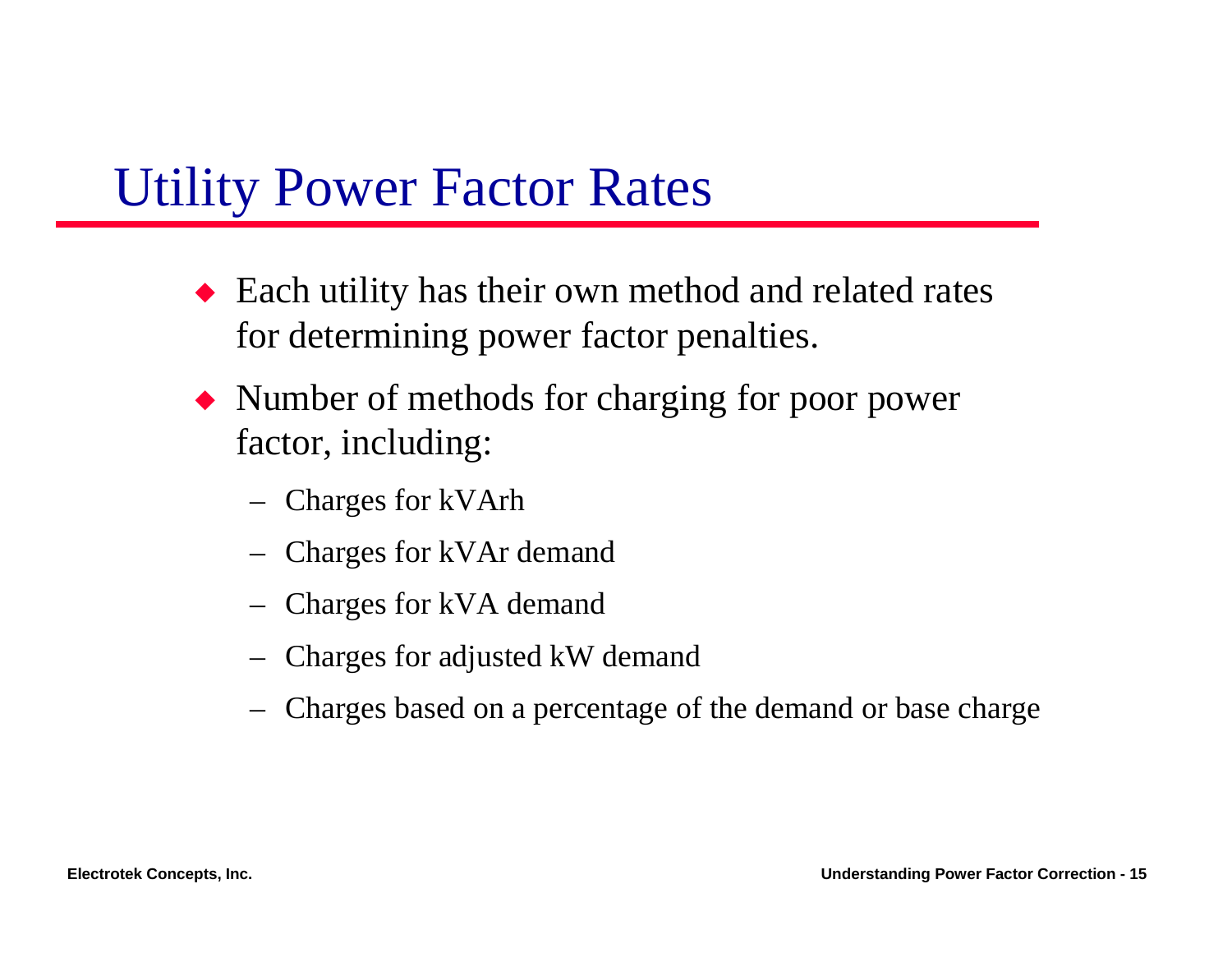### Determining Payback

- $\triangle$  Electric bills will include an additional surcharge if the rate schedule has a power factor penalty.
- $\blacklozenge$  This penalty can be reduced or eliminated with the proper application of power factor correction capacitors.
- $\blacklozenge$  The savings realized needs be weighed against the equipment, installation, and maintenance costs to determine if the payback time is acceptable.
- $\bullet$  Payback times can vary significantly due to wide range of utility power factor penalties and equipment costs.
- $\blacklozenge$  A reasonable range for payback period might be between 6 months and 2 years.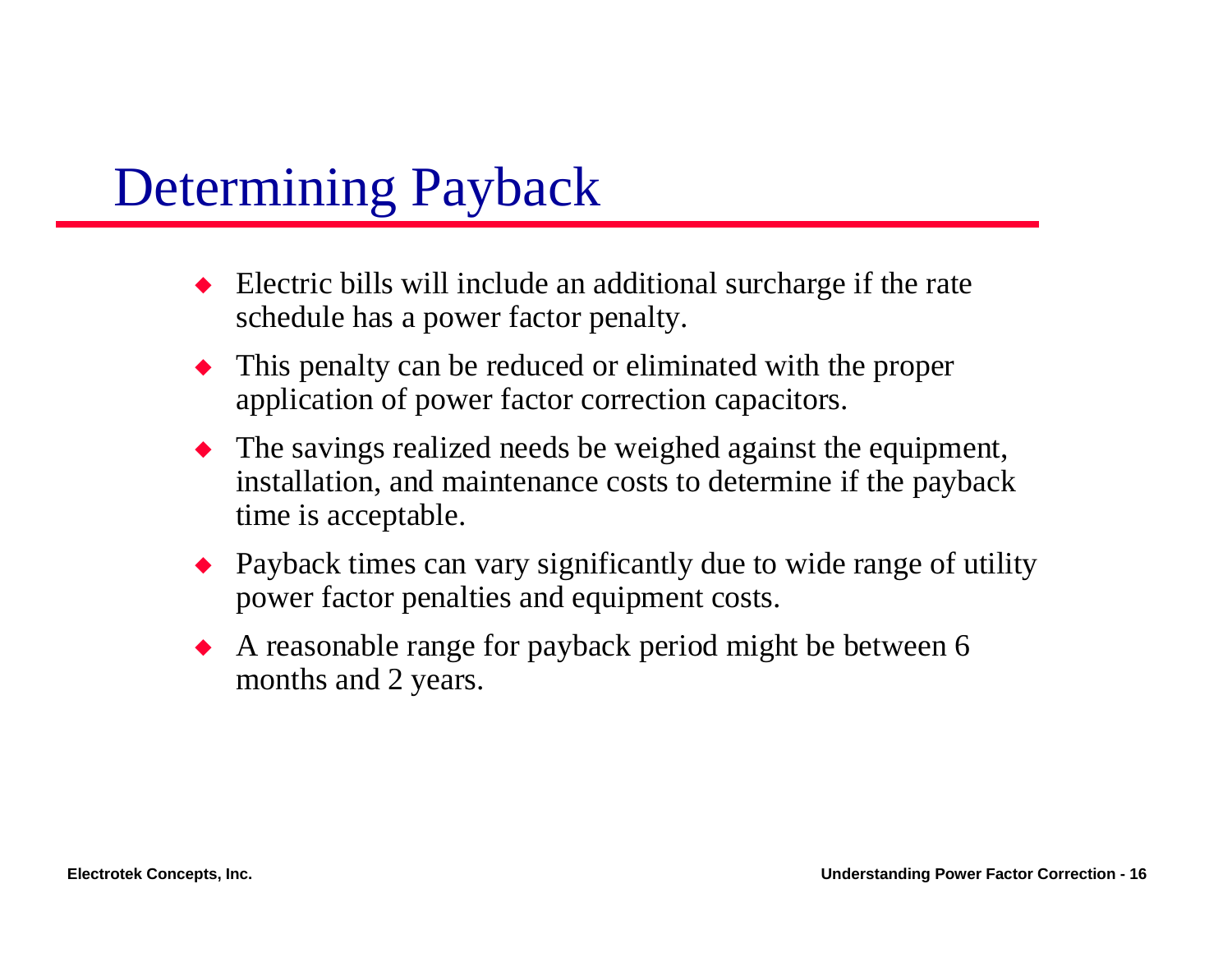#### Example Payback Case

- X A facility with an **800 kW** load has a demand of **1000 kVA**. The utility has a demand charge of **\$2.50/kVA** for customers with power factors below **95%**.
- $\blacklozenge$  The present power factor may be determined using: **Power Factor = kW/kVA = 800kW/1000kVA = 0.80 or 80%**
- $\blacklozenge$  The amount of power factor correction capacitors that are required to improve the power factor to **95%** may be determined using:

$$
k\text{Var} = \text{kW} * \left(\tan \phi_{\text{original}} - \tan \phi_{\text{desired}}\right)
$$
\n
$$
= 800 \text{kW} * \left(\tan \left(\cos^{-1} 0.80\right) - \tan \left(\cos^{-1} 0.95\right)\right) = 337 \text{kVAr} \left(\text{use 360kVar}\right)
$$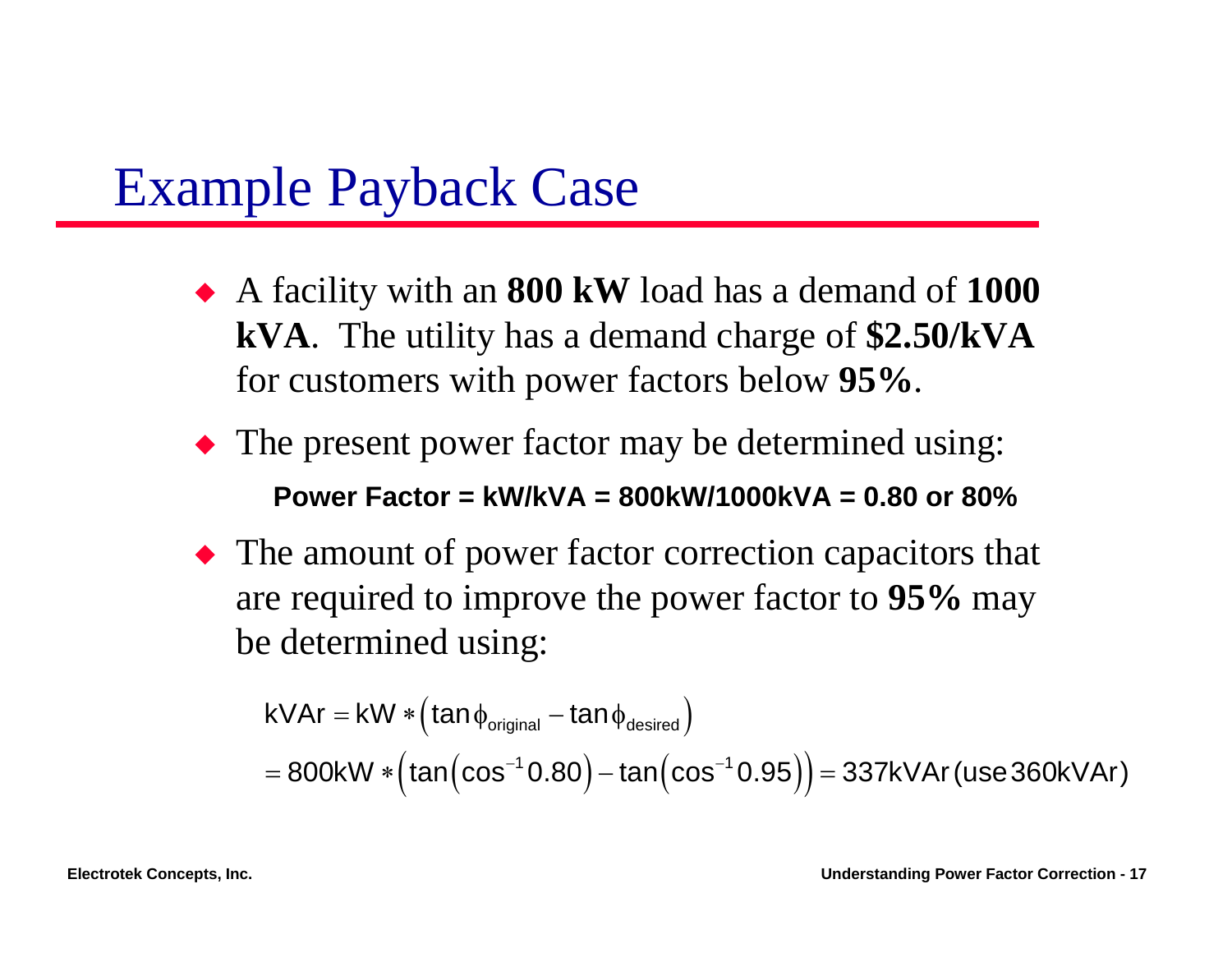#### Payback Case - continued

 $\blacklozenge$  The new kVA demand after the capacitors have been installed may be determined using:

**kVA = kW/power factor = 800/0.95 = 842 kVA**

 $\blacklozenge$  The annual savings may be determined using:

**(1000 kVA – 842 kVA) \* \$2.50/kVA = \$395/month \* 12 months = \$4,740**

 $\blacklozenge$  The cost to purchase and install 360 kVAr of capacitors (cost assumed to be \$15/kVAr):

**360 kVAr \* \$15/kVAr = \$5,400**

 $\blacktriangleright$  The payback period for the capacitor installation may be determined using:

**\$5,400/\$4,740 = 1.14 (or about 14 months)**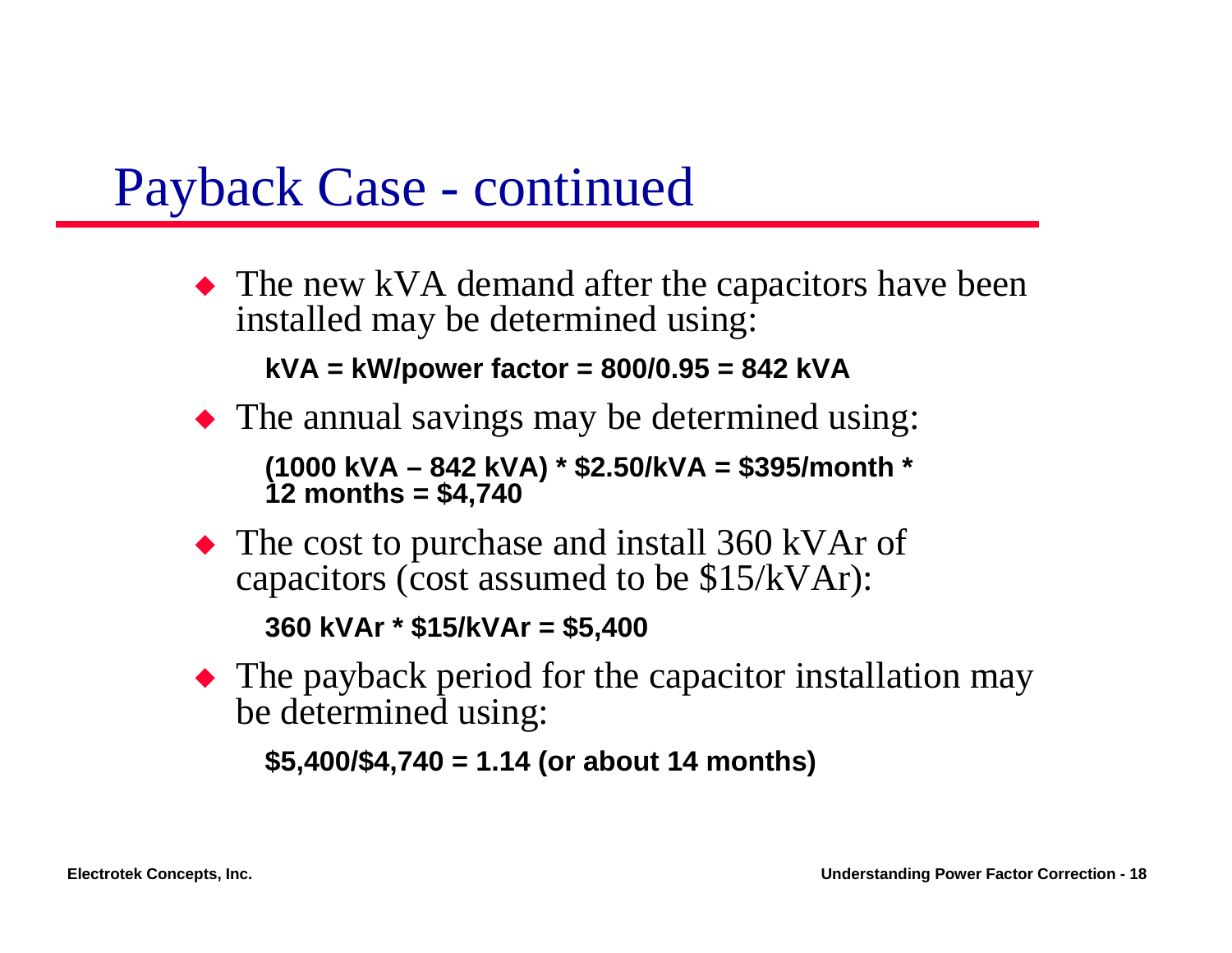#### Harmonic Problems

- $\blacklozenge$  Harmonics can cause equipment to misoperate, capacitor banks to fail, transformers to overheat, or breakers to trip mysteriously.
- $\triangle$  Capacitors create resonances that can increase distortion levels significantly.

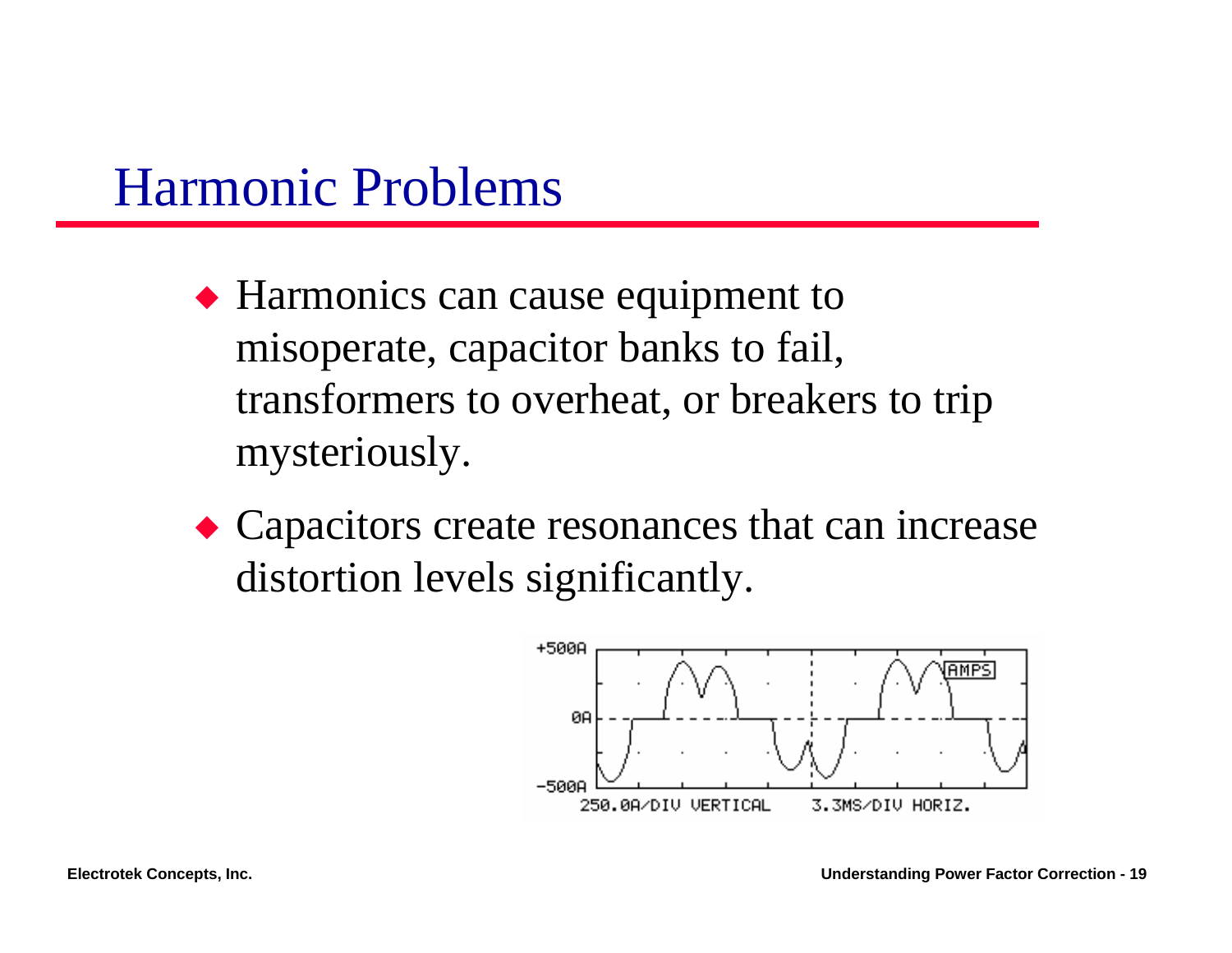#### Frequency Response – Resonance

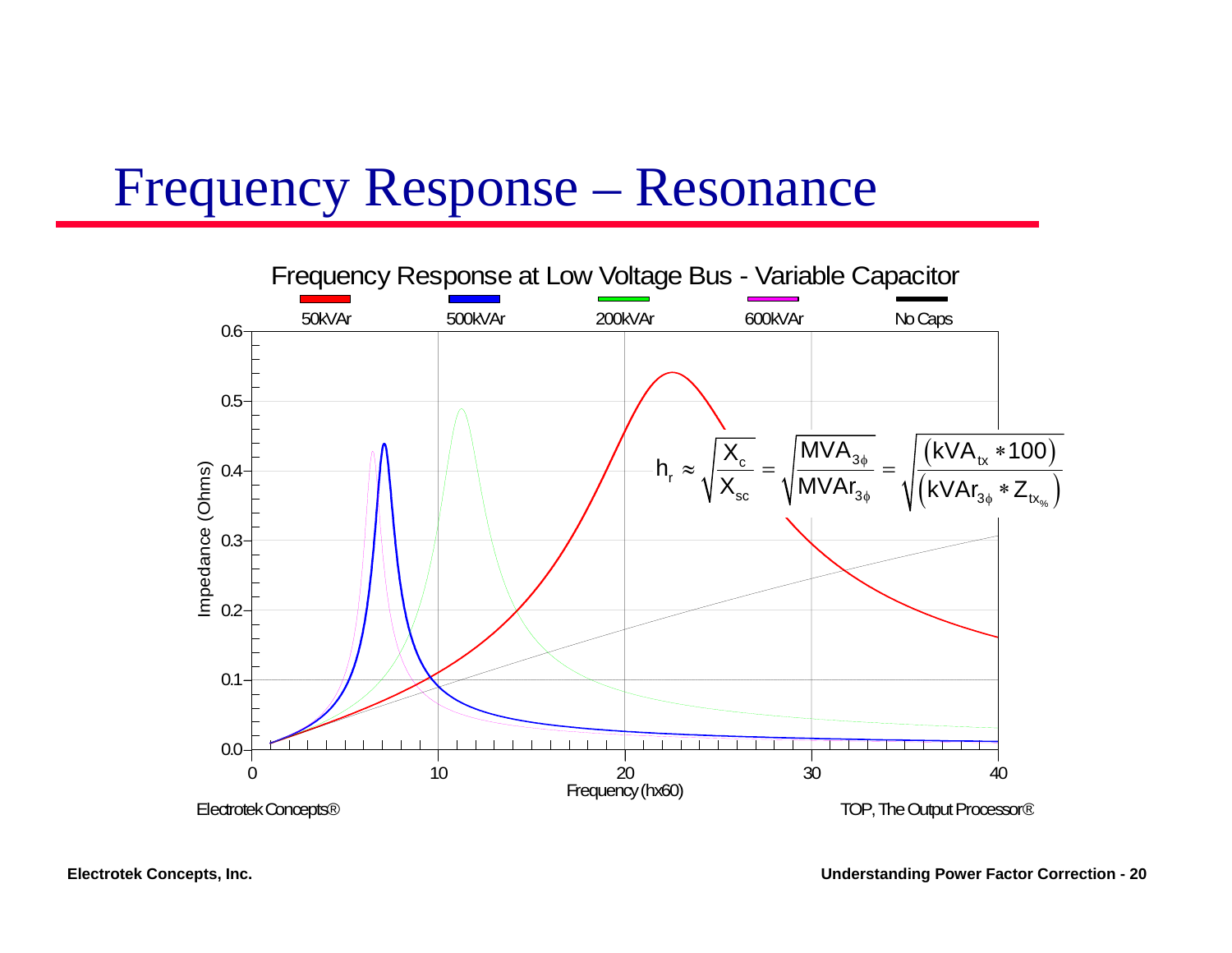### Applying Capacitors as Filters

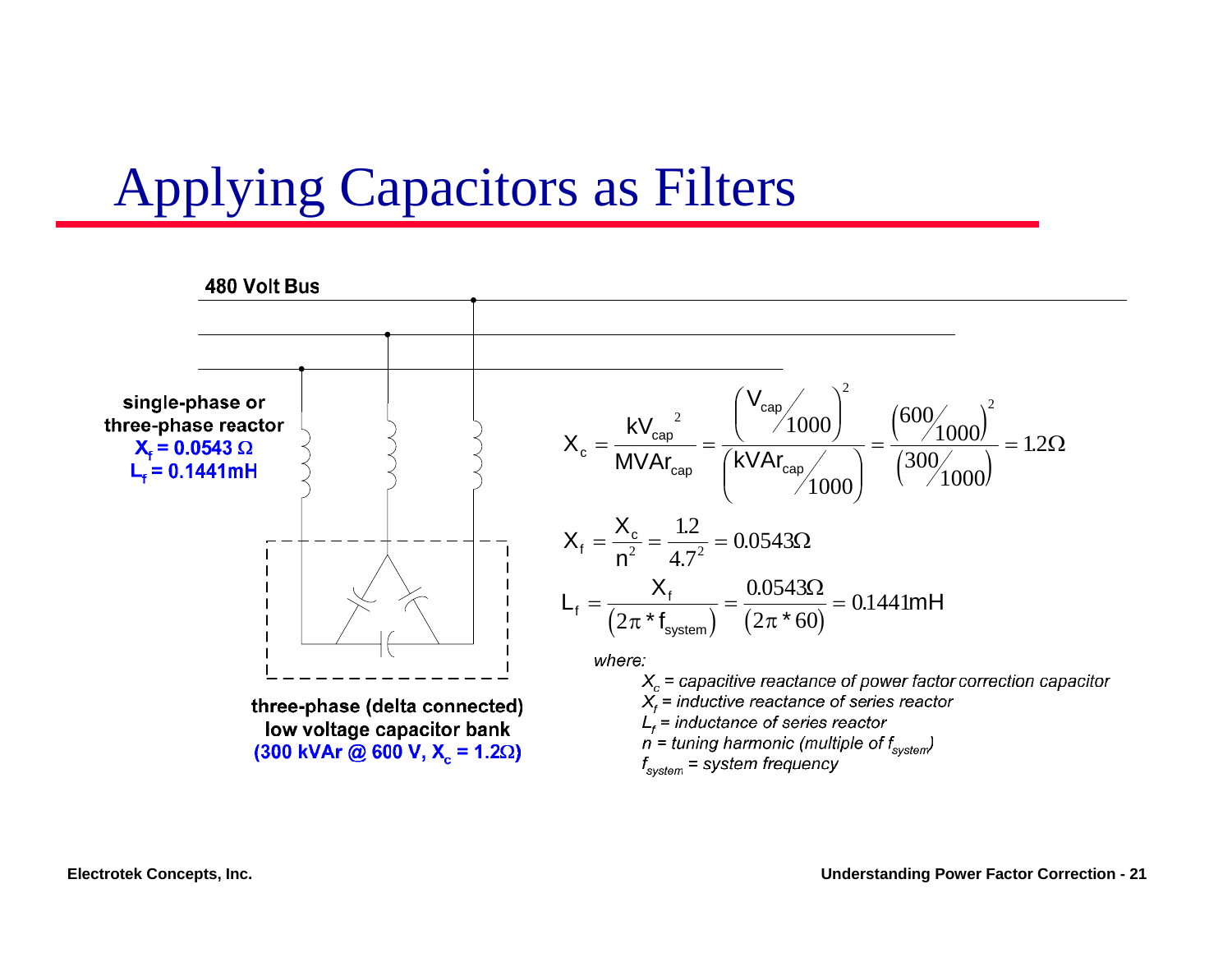#### Solution to Resonance Problem – Filters

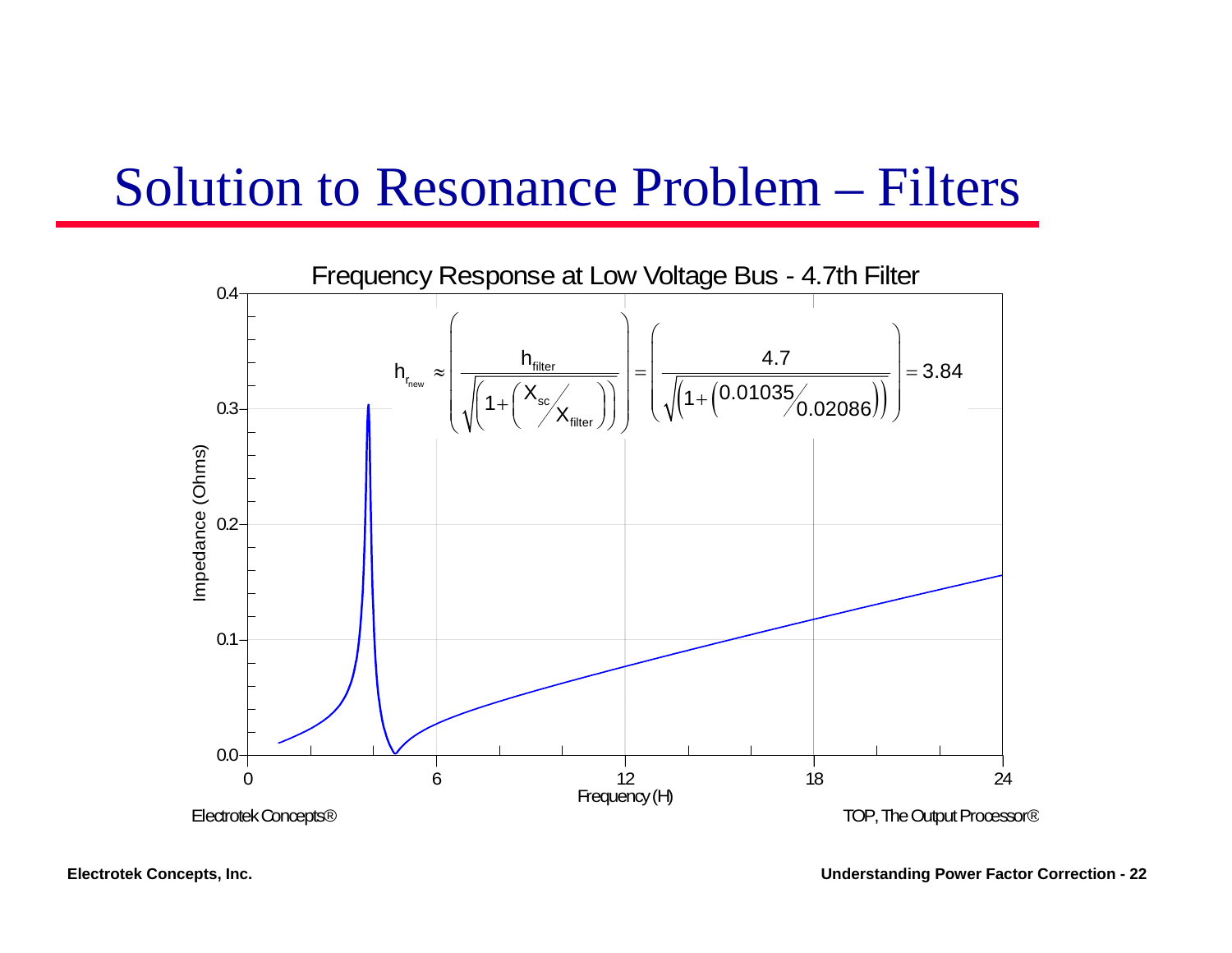#### Transient Problems

- $\blacklozenge$  Utility capacitor switching produces transient voltages that:
	- can be magnified in a customer facility that has power factor correction capacitors (*voltage magnification*) 9997
	- can cause nuisance tripping of power electronic-based devices (e.g., ASDs).

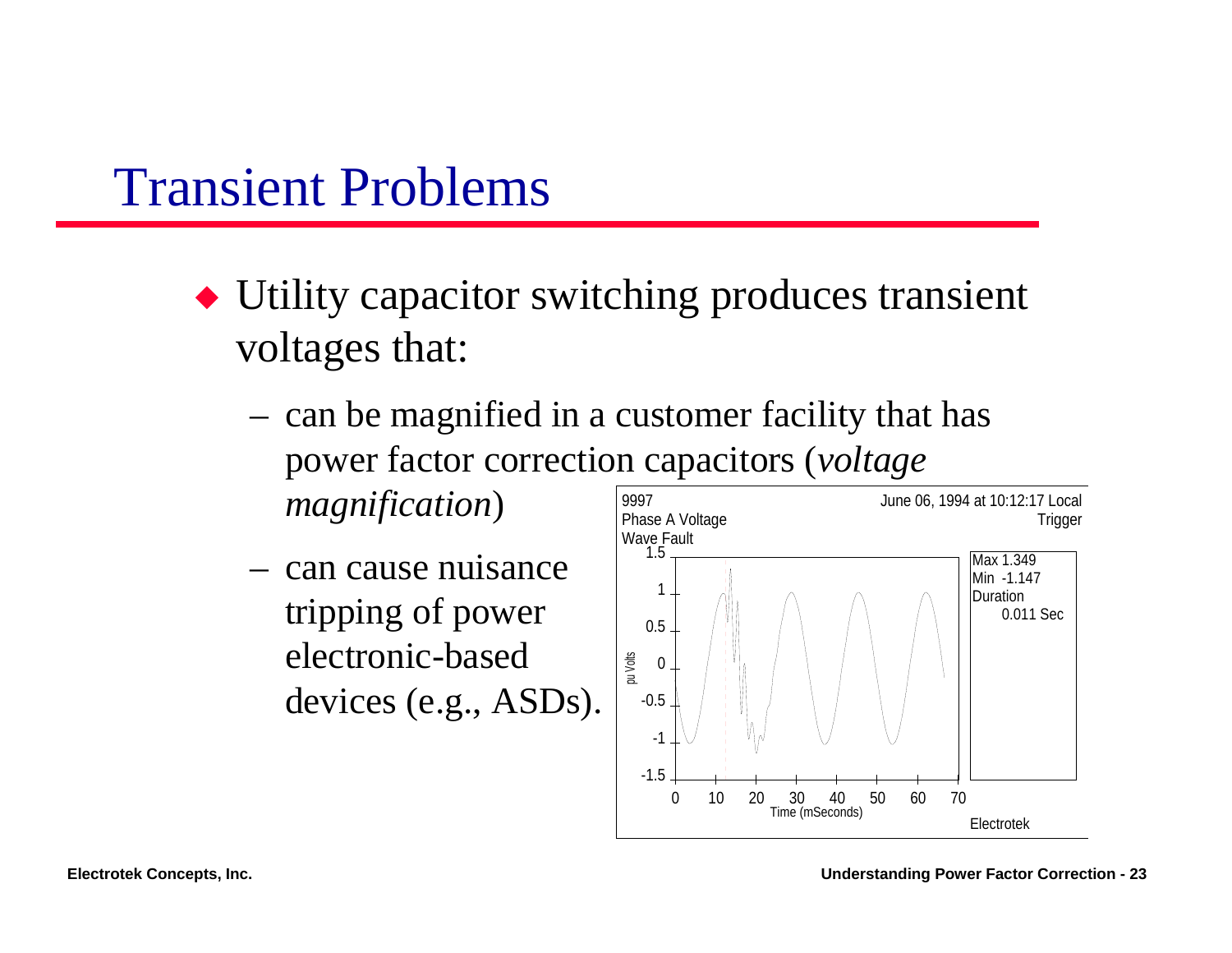#### Voltage Magnification Circuit

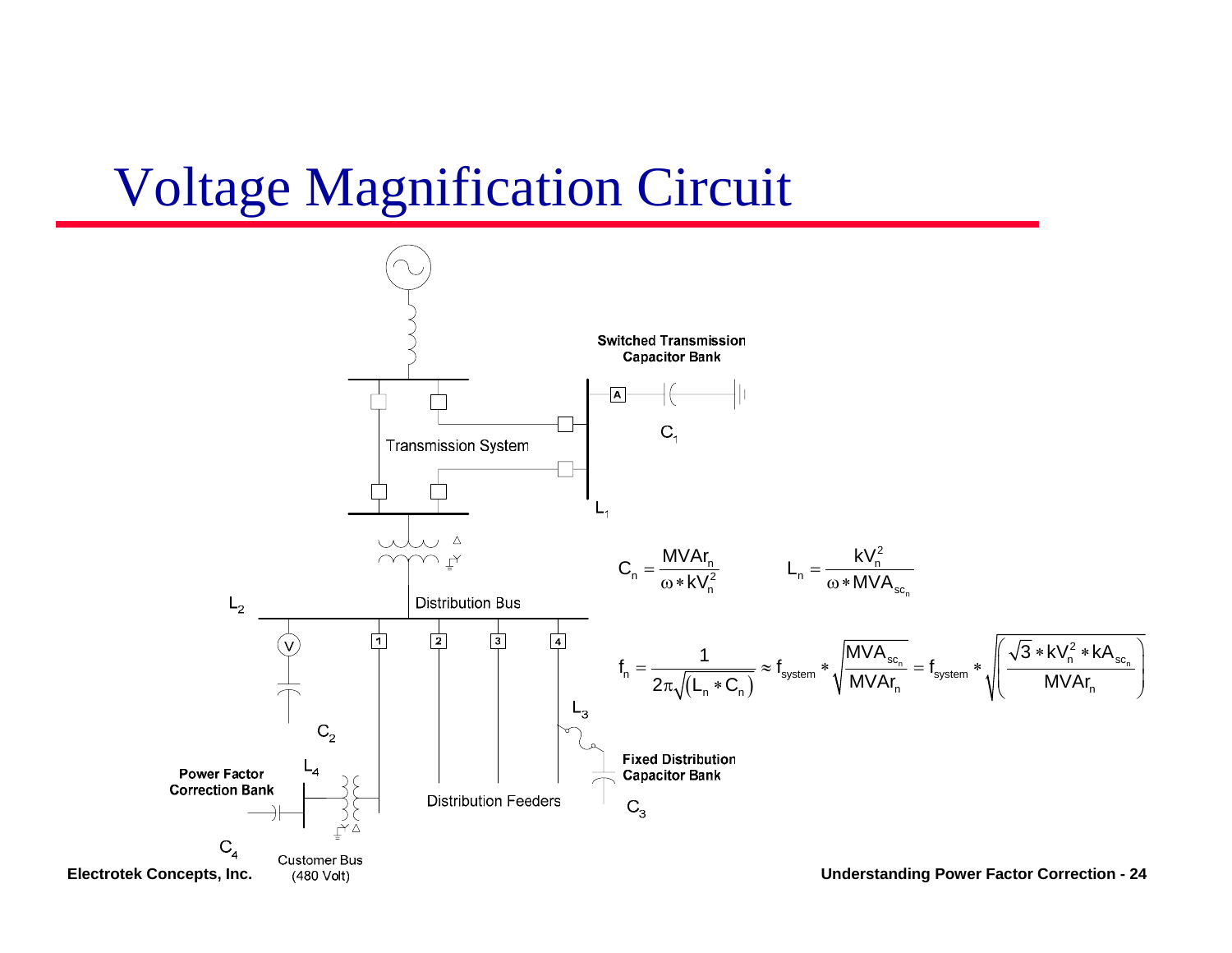### Example Transient Voltage Waveform

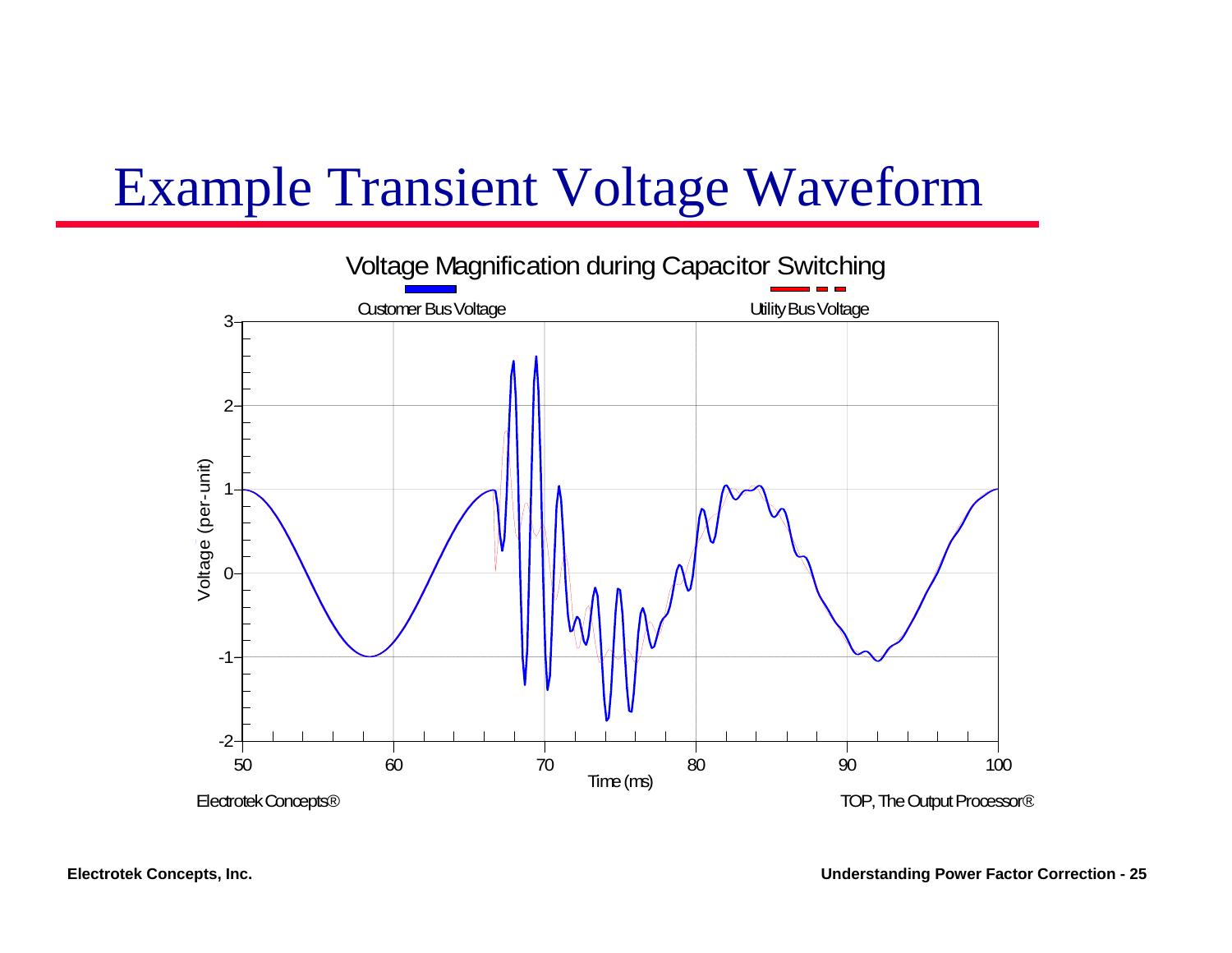#### Solutions to Transient Problems

- $\bullet$  Solutions to the voltage magnification and nuisance tripping generally involve:
	- – Using an overvoltage control method, such as pre-insertion resistors or synchronous closing control.
	- – Detuning the circuit by changing capacitor bank sizes, moving banks, and/or removing banks from service.
	- –Switching large banks in more than one section.
	- –Applying surge arresters (MOVs) at the remote location.
	- – Converting the customer's power factor correction banks into harmonic filters.
	- – Adding series inductors (chokes) on the input of adjustable speed drives.